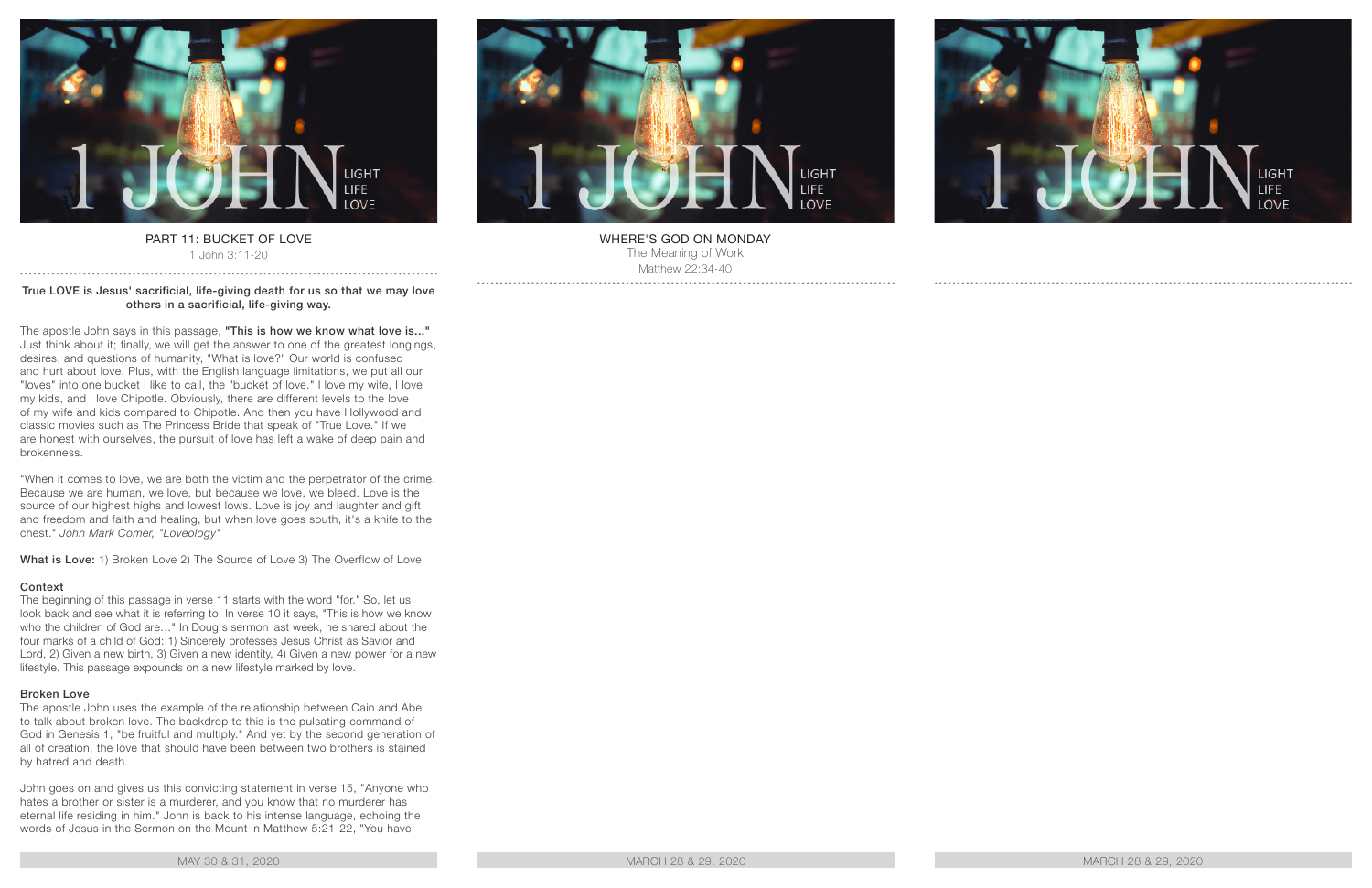heard that it was said to the people long ago, 'Do not murder, and anyone who murders will be subject to judgment. But I tell you that anyone who is angry with his brother will be subject to judgment.'" Jesus goes on in this passage to charge us to reconcile with one another if there is hatred. This is all a reflection of Jesus' focus within the Sermon on the Mount to flip upside down the systems and values of the world to get to our hearts. And John sees that hatred is a reflection of a heart of death, and we need to cross over from death to life. As verse 14 says, "We know that we have passed from death to life, because we love each other. Anyone who does not love remains in death."

The term "brother and sister" is specifically referring to the redefined family of God. So, the test of our love is not that we serve the poor and marginalized or even those who don't know Jesus. The test is that we love each other in the church, as the church, brothers and sisters in Christ. This echoes Jesus' words when He says we are one of His when we serve "the least of these brothers of mine, you did it for me." Does God care for the poor, sick, marginalized, and those who have never heard the gospel? Yes! But we need to experience God's love in us first so that it naturally overflows to those around us. It is hypocritical to go halfway around the world to love those in need, yet not love our family. It is like our bucket of love. As God pours Himself into us, it should naturally overflow to others.

## The Source of Love

The source of love is Jesus. Our culture often idealizes and idolizes love between a man and a woman and misses the source. Jesus is the source that impacts all our relationships: marriage, family, friends, co-workers, and neighbors. As verse 16 says, "This is how we know what love is: Jesus Christ laid down His life for us. And we ought to lay down our lives for our brothers and sisters." Simply, love = Jesus' death …and we should do likewise. 1 John 4 expounds on this idea as it says, "God is love," and then verse 19 says, "We love because He first loved us."

This implicitly comes out in the Greek word used for love, *agape*, ἀγαπε. There are four Greek words used for love; three are used in the Bible. Agape has a sense of unconditional, sacrificial, life-giving love. The three other words for love are:

Storge – empathy love. A love that is natural and emotive often within family members or sometimes with close friends. This is the love and affection of a parent for a child.

Philia – friend love. This is the love between close friends like siblings, often called "brotherly love," but indicated by a direct choice of friendship and a strong bond because of shared, common value or interest. As C.S. Lewis says, "This is the type of love where we stand side by side while Eros love is face to face."

Eros – romantic love. Eros love is not specifically used in scripture but romantic, sexual love is seen in scripture and a good gift of God to us. Romantic love is seen in Jacob's love for Rachel, or the beautiful and sometimes erotic book of "Song of Songs" and lastly, Hosea's pursuit of Gomer.

Resource: Please check out C.S. Lewis's book *"The Four Loves."*

I would like to ask you two questions in response to Jesus being the source of love. First, have you received the saving love of God? We are made for God, yet our brokenness and sin separates us from His love. It is simply crying out to God and saying, "Lord, I confess my empty ways, and I need you. May your love and salvation pour over me."

Second, are you continually experiencing the love of God? It is so easy for us to lose our first love. We often struggle to experience the love of God continually. We have barriers of sins, wounds, and warfare.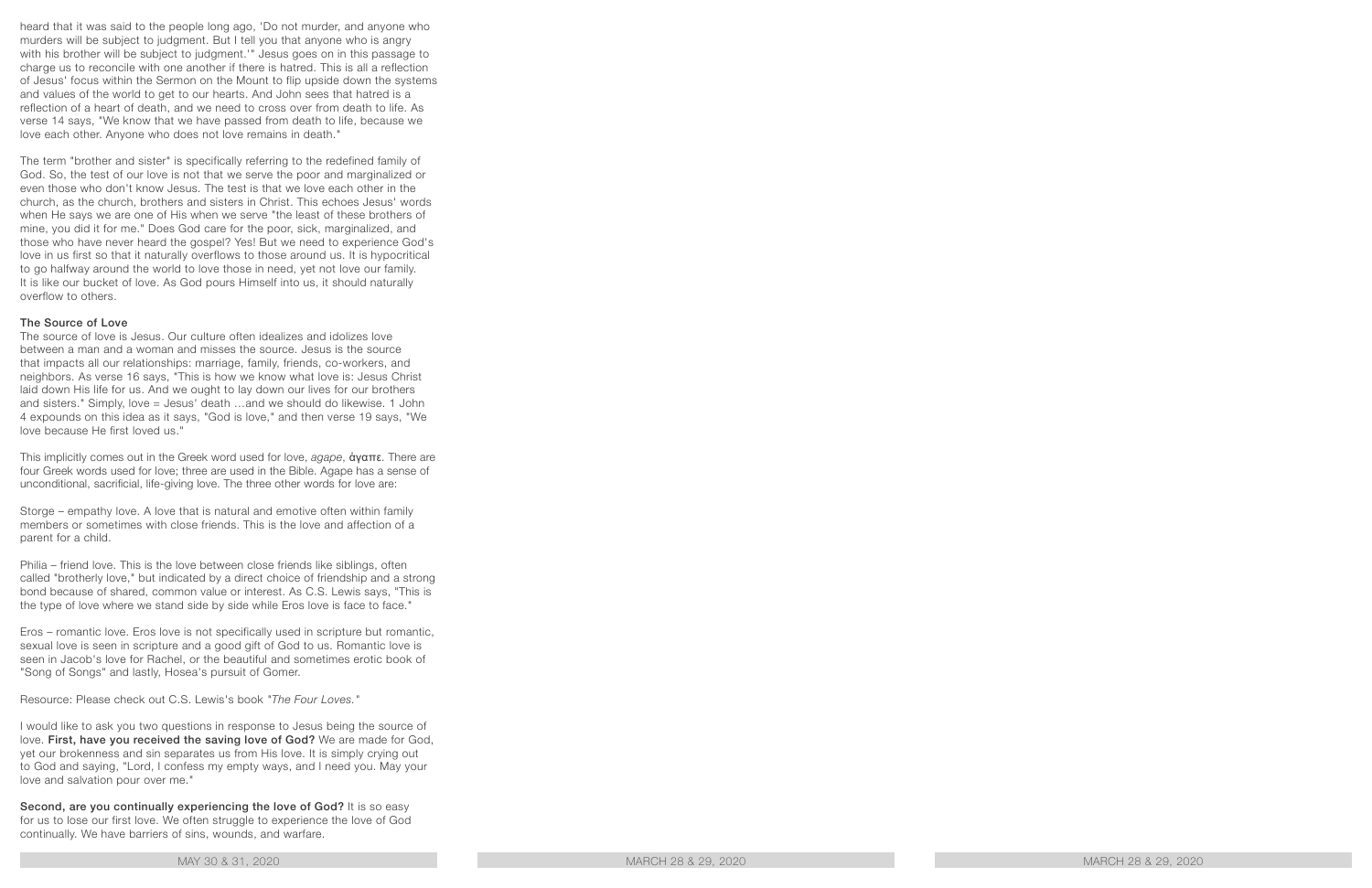### *Jasona Brown, "Barriers to Intimacy with God" – "The Invitations of Jesus, Discipleship Guide, Appendix C"*

## BARRIERS TO INTIMACY WITH GOD: Sin, Wounds and Warfare

God. What must God be like? He keeps every living creature breathing. He spins the stars and makes them burn. Everything beautiful you have ever seen mountain streams sparkling in the sunlight, fawns bouncing through meadows, poppies of every color dancing in the spring breeze, glittering pure white snow - is an artistic expression of His glory, a stroke from His creation brush. And, He is love (1 John 4:8). What kind of love must such a being possess? Infinite love. Faithful love. Joyous love. Unfading, undying love. Redeeming love. Sacrificial love. Every kind of human love we have witnessed, experienced or longed for is a dim reflection of His great heart: He is a Trinity - a pulsing, living community of divine love.

And this great, glorious, good being has invited us to know Him: "And this is eternal life, that they know you, the only true God" (John 17:3). In fact, He has invited us into Himself (John 17:21).

So why do we struggle to find joy in God, to find comfort in His love? We all have barriers to intimacy with God in our hearts: sin, wounds and warfare swirl together and solidify in our souls to create a wall between our hearts and God's heart. This wall keeps God's love, joy and hope from being poured into us. It keeps us from receiving His love, from loving Him back and from loving others as He does.

#### **SIN**

We are born with a sin nature (Psalm 51:5), a base-level mistrust of and antipathy toward God. J.I. Packer says we are all infected with an "irrational anti-God syndrome." It makes us suspicious toward God, inclines us not to trust Him and tempts us to blame Him for everything we can.

As we go through life, our sin nature prompts us to ignore God's commands and choose sinful ways to get what we think we need for happiness or wellbeing. Doing this, we sear our consciences (1 Timothy 4:2). We mistrust God and disbelieve that He has good things for us, so we disobey Him. Then we feel guilty, and this makes us angry or ashamed, increasing our desire to keep away from God. The wall grows.

On top of this, other people sin against us, wounding our hearts.

## WOUNDS

We were created for perfect love, but no one on earth loves perfectly. For this reason, each one of us is wounded in the very relationships that also nurture and bless us. Additionally, some people in our lives have wantonly chosen to wound us or rob us of precious things to satisfy their own sinful desires.

When we are wounded, we try to make sense of what happened to us. Because of our innate distrust of God, we often create false explanations: God is cruel; God doesn't care; I'm unlovable; God doesn't even exist; There's something wrong with me.

We also choose to nurture bitterness and anger toward those that have hurt us and toward God Himself.

Our pain, our false beliefs and our anger add cement to the wall between God's heart and ours.